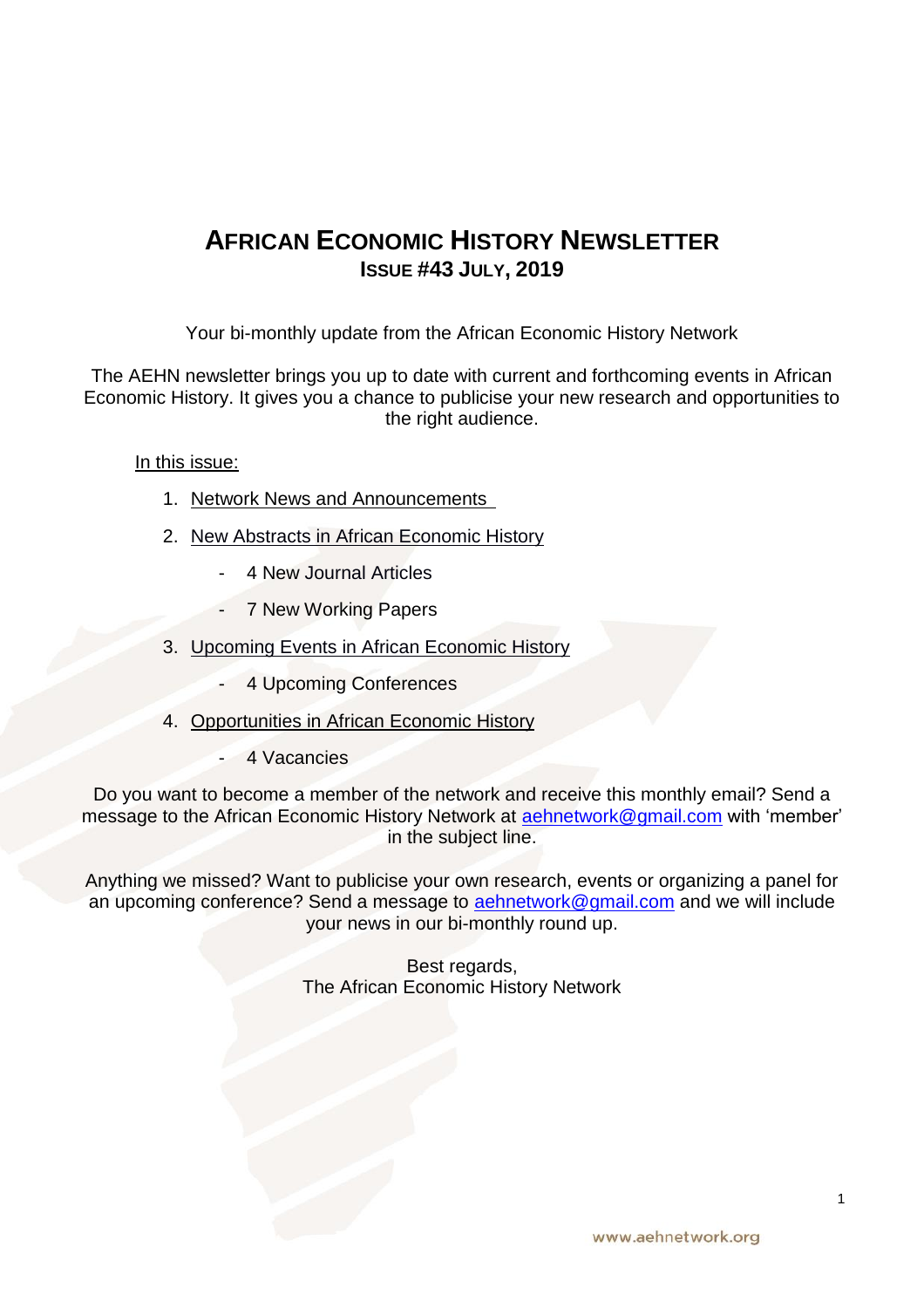### **News and Announcements**

#### **Working Papers Series**

If you have a paper you would like to submit for our consideration please send us an email. For questions regarding the WPS please contact Erik Green at [Erik.Green@ekh.lu.se.](mailto:Erik.Green@ekh.lu.se)

The latest working papers include:

<span id="page-1-0"></span>Dacil Juif, 2019. ["Mining, Paternalism and the Spread of Mining in the Congo since 1920"](https://www.aehnetwork.org/working-papers/mining-paternalism-and-the-spread-of-education-in-the-congo-since-1920/), AEHN Working Paper No. 46.

Shane Doyle, Felix Meier zu Selhausen and Jacob L. Weisdorf, 2019. ["The Blessings of Medicine?](https://www.aehnetwork.org/wp-content/uploads/2019/03/AEHN-WP-45.pdf)  [Patient Characteristics and Health Outcomes in a Ugandan Mission Hospital, 1908-1970",](https://www.aehnetwork.org/wp-content/uploads/2019/03/AEHN-WP-45.pdf) AEHN Working Paper No. 45.

Abel Gwaindepi, 2019. "Serving God and Mammon: The 'Minerals-Railway Complex' and its effects [on colonial public finances in the British Cape Colony, 1810-1910",](https://www.aehnetwork.org/wp-content/uploads/2019/03/AEHN-WP-44.pdf) AEHN Working Paper No. 44.

#### **Frontiers in Economic History Blog**

Maria Fibaek and Erik Green, 2019. "Labour Control and the Establishment of Profitable Settler Agriculture in [Colonial Kenya, c.1920-1945",](https://www.aehnetwork.org/blog/labour-control-and-the-establishment-of-profitable-settler-agriculture-in-colonial-kenya-c-1920-45/) AEHN Blog Article Summary (June 2019).

This study links the expansion of settler agriculture with the introduction of policies that repressed African agricultural earnings. We do not find support for the "classical" theory that declines in African agriculture combined with taxation can explain the observed rise in settler agriculture in colonial Kenya. Instead, we argue that an emerging labor control regime enabled settlers to raise their profit share.

> 14th Annual Meeting of the African Economic **History Network**

18-19 OCTOBER 2019 University of Barcelona

UNIVERSITAT. Centre d'Estudis

**GLOBAL DIMENSIONS** OF AFRICAN **ECONOMIC HISTORY** 

Papers on all aspects of African economic history are<br>welcome, but preference will be given to<br>those that pertain to the conference theme.

Abstracts of 500 words should be submitted to aehn2019@ub.edu no later than 15 May 2019.

Some bursaries will be available<br>for graduate students and faculty from Africa.<br>If applicable, please indicate this need in your submission.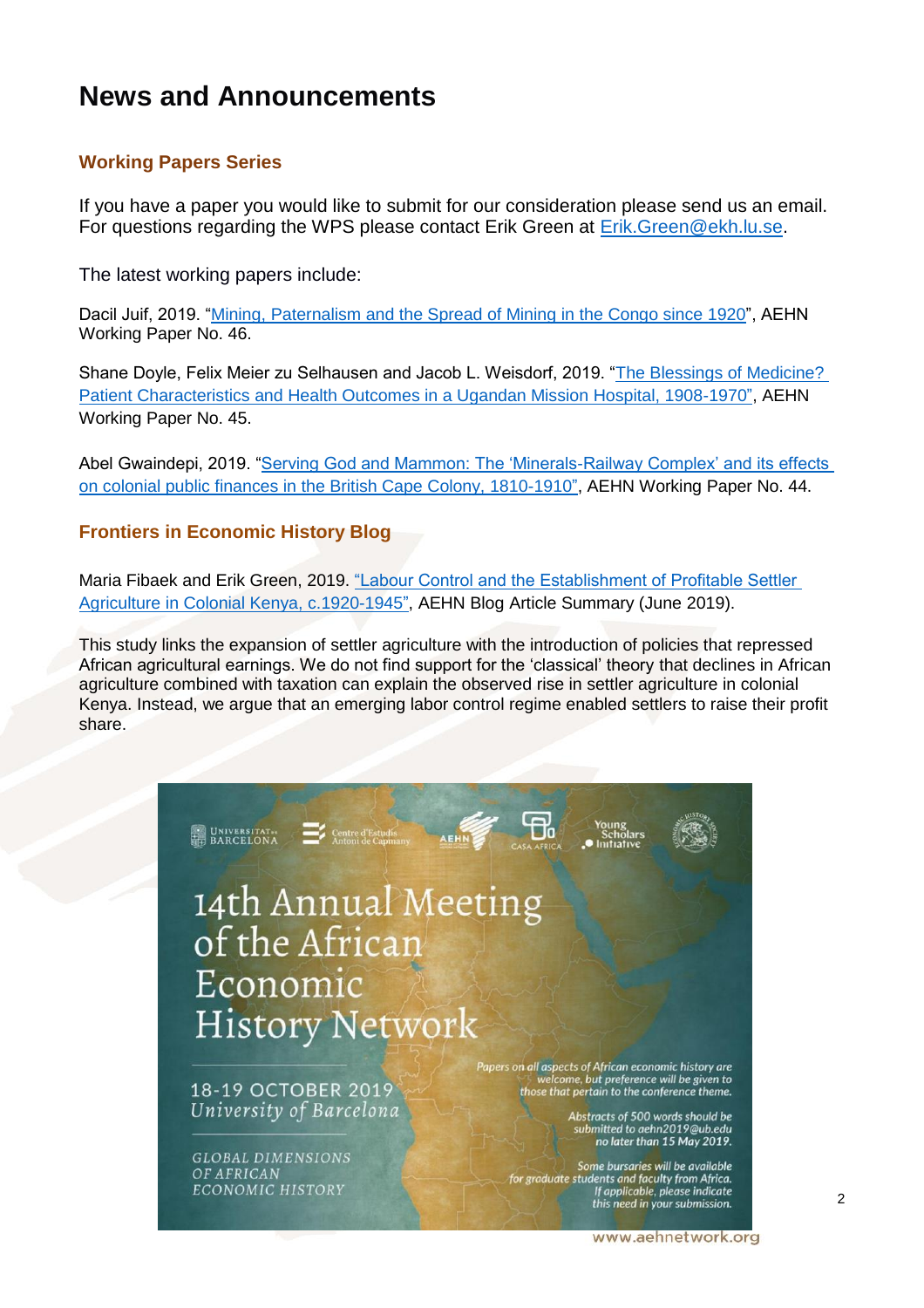# **NEW ABSTRACTS IN AFRICAN ECONOMIC HISTORY**

#### **Anthony G. Hopkins. Fifty Years of African economic history.**

The article summarizes the evolution of the study of African economic history during the past half century. It does so, not by attempting to assess the mountain of evidence that is now available, but by identifying the intellectual impulses that have shaped the contours of the subject. Six main phases have influenced several generations of postgraduate students who have been drawn to the study of Africa: modernization theory, the dependency thesis, Marxism, the Annales school, postmodernism, and, most recently, the new economic history. The discussion identifies the common features of these schools as well as their differences. Entrants to the subject, it is argued, should take encouragement from past achievements, which have opened frontiers of knowledge and set standards, but they should also be aware that the latest is not necessarily the best, nor is it always as novel as its advocates commonly suppose. Familiarity with historiographical trends enables newcomers to relate their own work to that of their predecessors. In this way, they can find room to express their own individuality and ensure that their creativity carries the subject forward.

Anthony G. Hopkins, 2019. ["Fifty Years of African economic history"](https://www.tandfonline.com/doi/abs/10.1080/20780389.2019.1575589?journalCode=rehd20), *Economic History of Developing Regions*, 34(1):1-15.

#### **Maria Fibaek and Erik Green. [Labour control and the establishment of profitable](https://journals.co.za/content/journal/10520/EJC-15d0500861)  [settler agriculture in colonial Kenya, c. 1920–45](https://journals.co.za/content/journal/10520/EJC-15d0500861)**

This article contributes to the growing literature on the impact of colonial legacies on long-run development. We focus on Kenya, where it is previously argued that land tenure and taxation policies created an impoverished class of wage workers leading to lower living standards, high inequality, and stunted economic development. We take issue with this interpretation. Using archival sources, we map the rise of profitable settler agriculture. Next, we correlate settler profitability with taxation and the development of African agriculture. Contrary to previous studies, we find that labour came from areas that became increasingly more commercialized. Thus, a decline in African livelihoods was not a necessary pre-condition for the establishment of successful European settler agriculture. Instead a restructuring of the settler agricultural sector coinciding with tightened labour control policies can explain the increased profitability. An increased cultivation of high-value crops raised the value of labour. Reductions of African mobility lowered both the wage and transaction costs of finding and retraining workers enabling the settlers to raise their profit share. Our finding calls for a revision of the colonial legacy of European settler agriculture for long-term economic and social development in Kenya.

Maria Fibaek and Erik Green, 2019. ["Labour control and the establishment of profitable settler](https://journals.co.za/content/journal/10520/EJC-15d0500861)  [agriculture in colonial Kenya, c. 1920–45",](https://journals.co.za/content/journal/10520/EJC-15d0500861) *Economic History of Developing Regions* 34(1): 72-110.

#### **Jane Whittle. A Critique of Approaches to 'Domestic Work': Women, Work and the Pre-Industrial Economy.**

This article examines historians" approaches to work, and particularly women"s housework and care work, in the preindustrial economy. It offers a critique of existing approaches adopted by historians, in which women's work is often described as 'domestic' without a clear definition being offered. The effect is to imply that much of women's work fell outside the economy. These approaches are then traced back to their roots in classical and neoclassical economic thought, and in feminist theories of social reproduction and domestic labour. The second half of the article offers a way forward. It examines feminist critiques of the UN guidelines of national accounting (used to calculate GDP), which argue that housework and care work are part of the wider economy, and shows how the relevant data can be collected. This approach is then briefly applied to the early modern English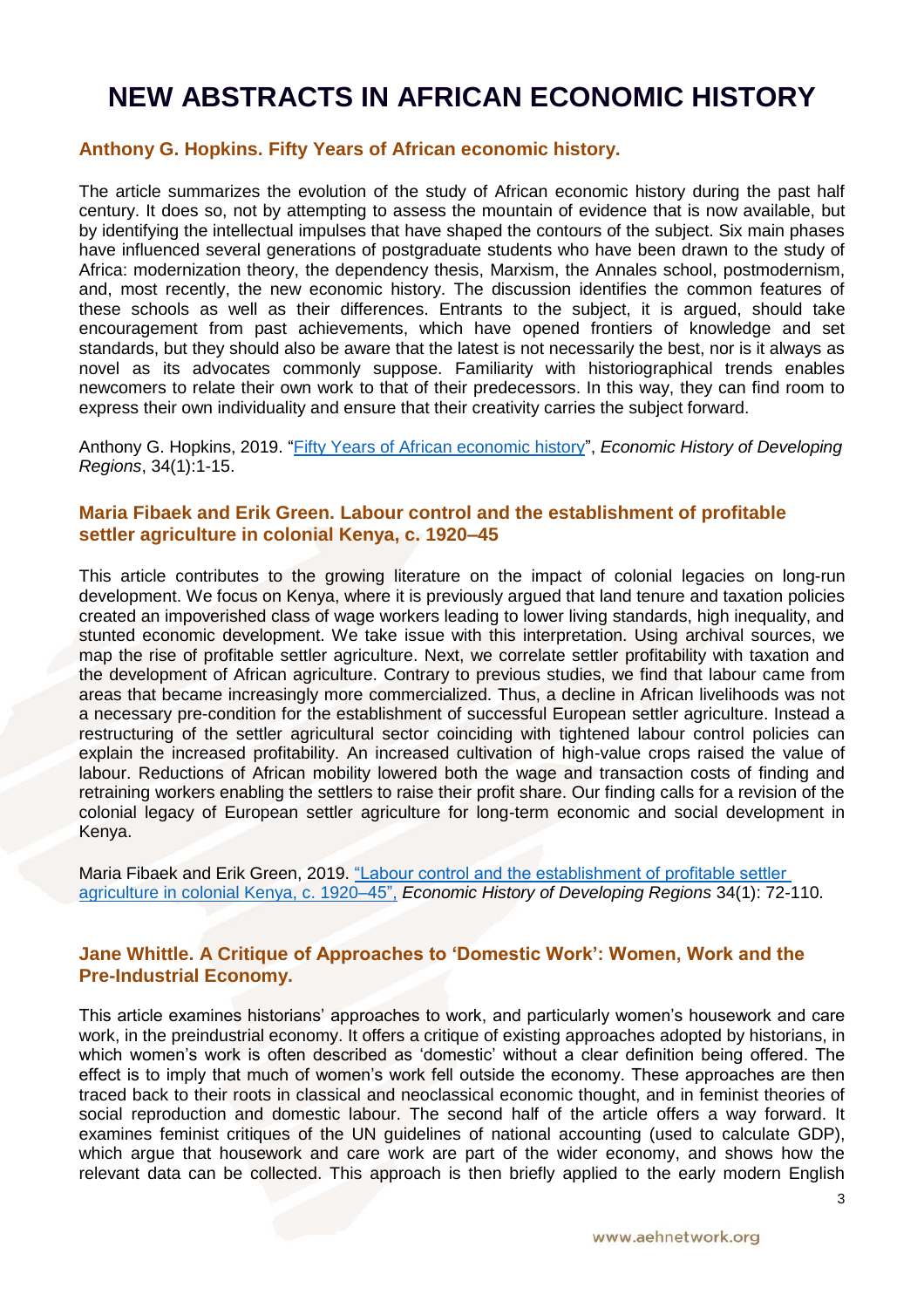economy, to demonstrate the difference in perspective it offers. It is shown, for instance, that housework and care work were highly commercialised in this period. The conclusion offers a clearer definition of different types of work, arguing that housework and care work for the family should be defined as subsistence services.

Jane Whittle, 201[9. "A Critique of Approaches to "Domestic Work": Women, Work and the Pre-](https://academic.oup.com/past/article-abstract/243/1/35/5499300?redirectedFrom=fulltext)[Industrial Economy",](https://academic.oup.com/past/article-abstract/243/1/35/5499300?redirectedFrom=fulltext) *Past & Present* 243(1):35-70.

#### **Keri Lambert. 'It's all work and happiness on the farms': Agricultural development between the blocs in Nkrumah's Ghana.**

This study assesses the agricultural sector under the government of Kwame Nkrumah as a dynamic Cold War front. After Ghana's independence in 1957, Nkrumah asserted that the new nation would guard its sovereignty from foreign influence, while recognizing that it needed foreign cooperation and investment. His government embarked upon a development program with an emphasis on diversifying Ghana's agriculture to decrease her dependence on cocoa. Meanwhile, both the United States and the Soviet Union sought to establish footholds in Ghana through agricultural aid, trade, and investments. In the first years of independence, the Ghanaian state encouraged smallholder farming and American investment. Later, in a sudden change of policy, the government established large-scale state farms along the socialist model. This article brings to light the ways that Ghanaians in rural areas engaged with and interpreted the increasingly interventionist agriculture projects and policies of Nkrumah's government.

Keri Lambert, 2019. 'It's all work and happiness on the farms': Agricultural development between the [blocs in Nkrumah"s Ghana"](https://www.cambridge.org/core/journals/journal-of-african-history/article/its-all-work-and-happiness-on-the-farms-agricultural-development-between-the-blocs-in-nkrumahs-ghana/93C3247E9D420FA71276EF03F36225B2), *The Journal of African History* 60(1):25-44.

### **Working Papers**

#### **Dacil Juif, Mining, Paternalism and the Spread of Mining in the Congo since 1920.**

This study adds the case of a Belgian colony to a literature that has mainly focused on differences in school enrolment between French and British African territories. While most studies emphasize the supply-side, especially the constraints on missionary activity, we highlight the role of demand from the colonial mining industry. We use various primary sources to assess quantitatively and qualitatively the development of school enrolment in the Congo since 1920. We show that the regional inequality in education that crystallized in colonial times persisted decades after independence. The provincial disparities are used as a point of departure to explain how the mining industry worked as a catalyst for the expansion of primary school enrolment. The paternalistic policy of "stabilization", i.e. of permanent settlement of workers and their families near the work sites, introduced by the Union Minière du Haut Katanga as well as by most concessionary companies in the Belgian Congo in the mid-1920s, went hand in hand with high investments in primary schooling. The aim of the industry was to save expenses on recruitment and European labour, and to make investments in miners' and their children's education profitable.

Dacil Juif, 2019. ["Mining, Paternalism and the Spread of Mining in the Congo since 1920"](https://www.aehnetwork.org/working-papers/mining-paternalism-and-the-spread-of-education-in-the-congo-since-1920/), AEHN Working Paper No. 46.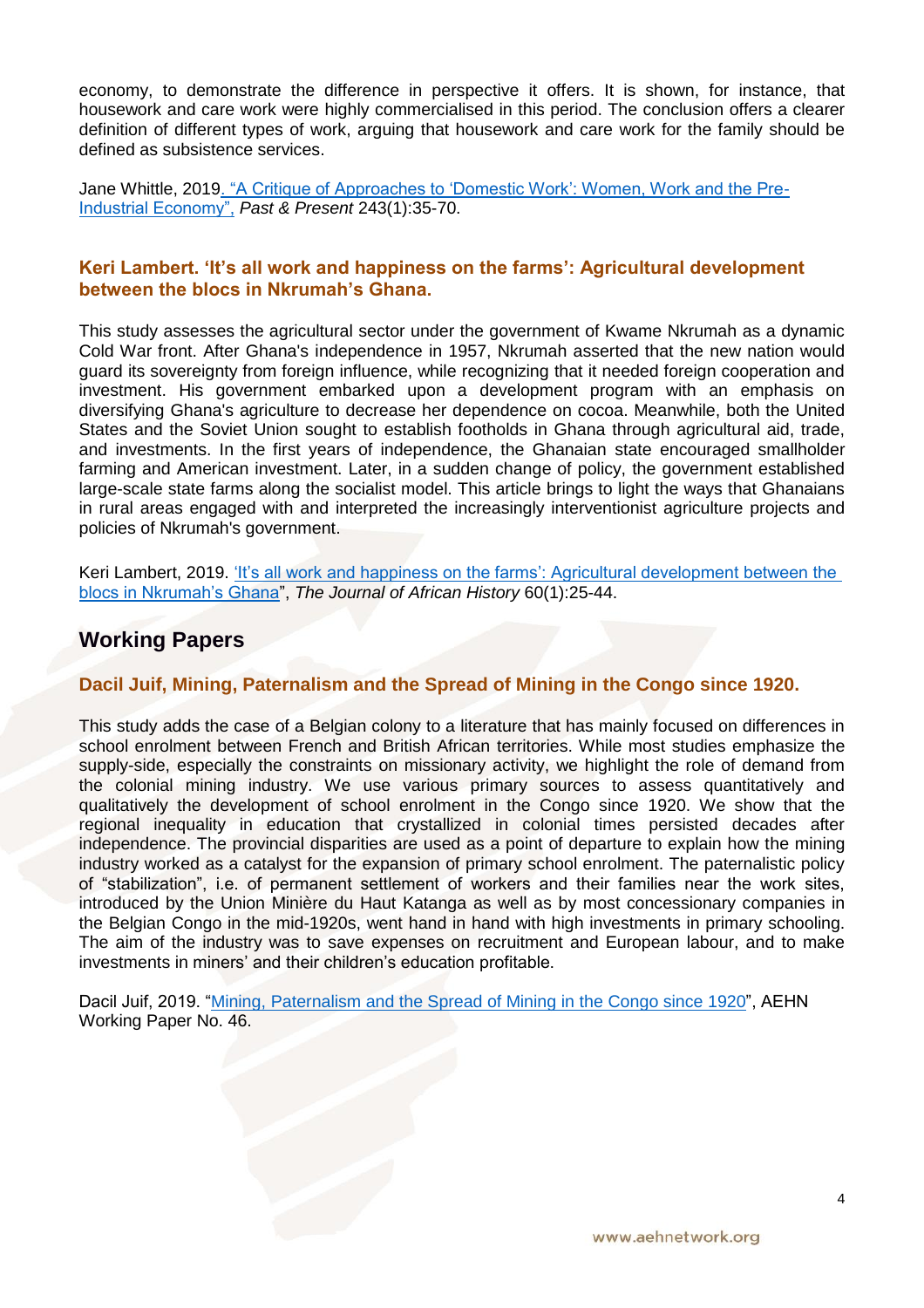#### **Daimon Anusa. Settling in motion: Nyasa clandestine migration through Southern Rhodesia into the Union of South Africa: 1920s – 1950s.**

Illegal African migration into South Africa is not uniquely a post-apartheid phenomenon. It has its antecedents in the colonial/apartheid period.The South Africa colonial economy relied heavily on cheap African labour from both within and outside the Union. Most foreign migrant labourers came from the then Nyasaland (Malawi) and Portuguese East Africa (Mozambique) through official channels of the Witwatersrand Native Labour Association (WNLA). WNLA was active throughout Southern Africa and competed for the same labour resources with other regional supranational †mative a E<sup>™</sup> labour recruitment agencies, providing various incentives to lure and transport potential employees to its bustling South African gold and diamond mining industry. However, not all migrant labourers found their way through formal WNLA channels.Using archival material from repositories in Harare (Zimbabwe), Zomba (Malawi), Grahamstown (South Africa), London, and Oxford (UK), the paper casts light on illicit migration mainly by Malawian labourers (Nyasas) through Southern Rhodesia into South Africa between the 1920s and 1950s. It argues that many transient Nyasas subverted the inhibitive WNLA contractual obligations by clandestinely migrating independently into the Union. They also exploited the labour recruitment infrastructure used by the state and labour bureaus to swiftly move across Southern Rhodesia.In essence, Nyasas settled in motion, using Southern Rhodesia as a stepping-stone or springboard en-route to the more lucrative Union of South Africa. An appreciation of such informal migration opens up space for creating a more comprehensive historiography of labour migration in Southern Africa. Likewise, illicit migration is not confined to the contemporary African diaspora, but early diasporas as well. Consequently, this narrative acts as a background for understanding the precursors of the rampant illegal African migration into post-apartheid South Africa.

Daimon Anusa, 2019. ["Settling in motion: Nyasa clandestine migration through Southern Rhodesia](https://econpapers.repec.org/scripts/redir.pf?u=http%3A%2F%2Fwww.wider.unu.edu%2Fsites%2Fdefault%2Ffiles%2FPublications%2FWorking-paper%2FPDF%2Fwp2018-41.pdf;h=repec:unu:wpaper:wp2018-41)  [into the Union of South Africa: 1920s –](https://econpapers.repec.org/scripts/redir.pf?u=http%3A%2F%2Fwww.wider.unu.edu%2Fsites%2Fdefault%2Ffiles%2FPublications%2FWorking-paper%2FPDF%2Fwp2018-41.pdf;h=repec:unu:wpaper:wp2018-41) 1950s", WIDER Working Paper Series No. 41.

#### **Jens Andersson & Martin Andersson, [Beyond Miracle and Malaise: Social Capability](https://ideas.repec.org/p/hhs/luekhi/0202.html)  [in Côte d'Ivoire and Senegal during the Development Era 1930-1980.](https://ideas.repec.org/p/hhs/luekhi/0202.html)**

This paper investigates the outcome of the efforts to economically catch up during the so-called development era in French speaking West Africa. An attempt is made to measure and discuss key elements of social capability over the period 1930-1980 in Côte d'Ivoire and Senegal following Moses Abramovitz' interpretation of social capability. The paper distinguishes between four elements of social capability: degree of structural transformation, social and economic inclusion, the state's autonomy and its accountability. We find that there was significant but uneven progress in social capability in both countries during the development era. Despite their differences in economic performance both countries confronted fundamental shared challenges. Most notably, our analysis highlights how persistent lack of broad-based access to economic opportunities played a significant role in disrupting sustained economic and social progress in the two countries. This gives an opportunity to reflect on similarities and differences between the development era and the recent African growth phase.

Jens Andersson & Martin Andersson, 2019. ["Beyond Miracle and Malaise: Social Capability in Côte](https://ideas.repec.org/p/hhs/luekhi/0202.html)  d'Ivoire and Senegal during the Development Era 1930-1980," [Lund Papers in Economic History](https://ideas.repec.org/s/hhs/luekhi.html) 202, Lund University, Department of Economic History.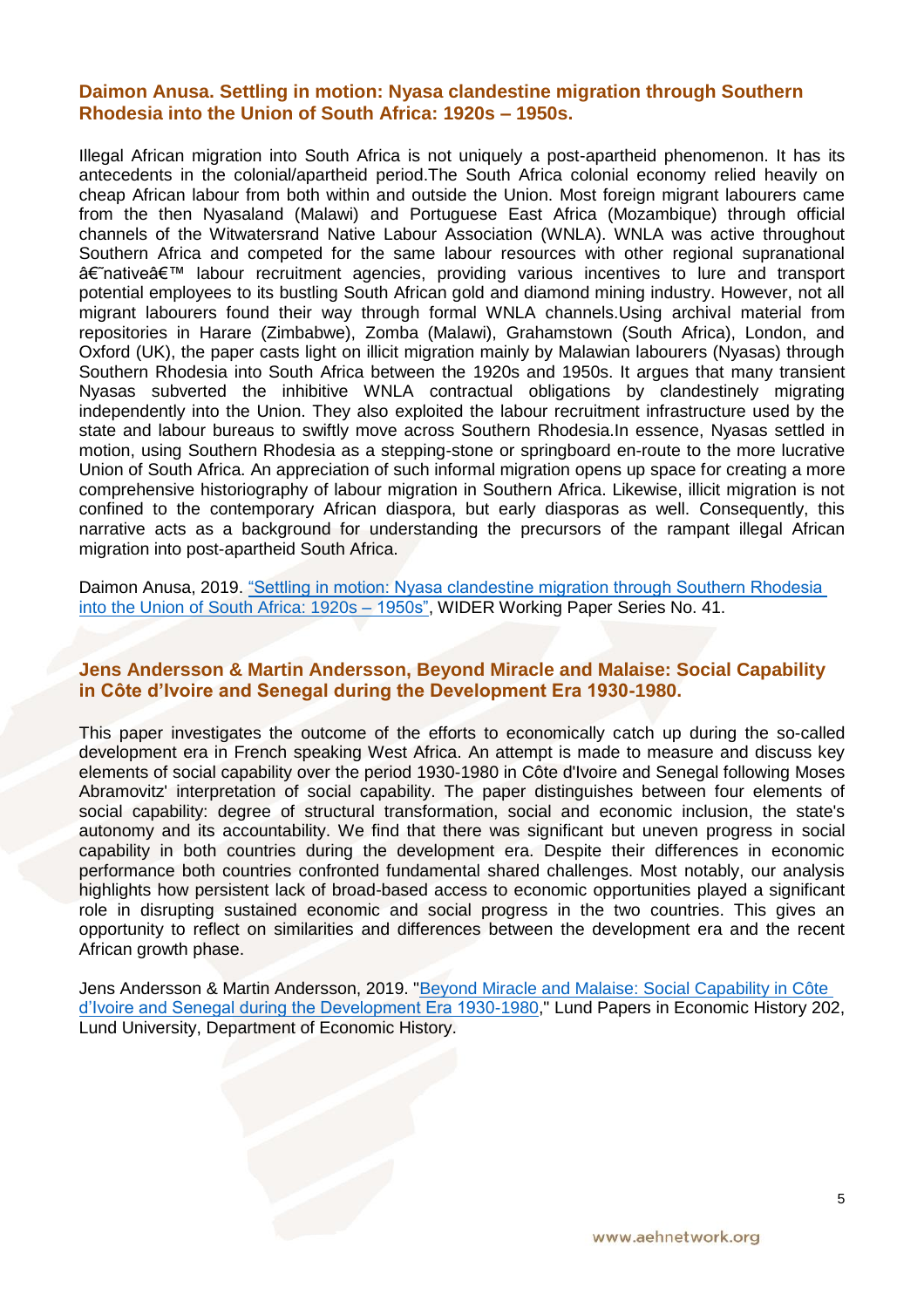#### **Johan Fourie. [Who writes African economic history?](https://ideas.repec.org/p/sza/wpaper/wpapers323.html)**

Much has been said about the rise, or `renaissance', of African economic history. What has received far less attention is who is producing this research. Using a complete dataset of articles in the top four economic history journals, I document the rise in African economic history in the last two decades. I show that although there has indeed been an increase in papers on Africa, it has included little work by Africans. I then attempt to explain why this is so, and motivate why this should matter. The good news is that, mostly owing to efforts by the academic community, more is being done to encourage African inclusion. I conclude with a few suggestions on how to make more African scholars part of the renaissance of African economic history.

Johan Fourie, 2019. ["Who writes African economic history?,](https://ideas.repec.org/p/sza/wpaper/wpapers323.html)" [Working Papers,](https://ideas.repec.org/s/sza/wpaper.html) Stellenbosch University, Department of Economics.

#### **Tawanda Chingozha and Dieter von Fintel. [Property rights, market access and crop](https://www.ekon.sun.ac.za/wpapers/2019/wp032019)  [cultivation in Southern Rhodesia: evidence from historical satellite data.](https://www.ekon.sun.ac.za/wpapers/2019/wp032019)**

Agriculture plays a central role in the efforts to fight poverty and achieve economic growth. This is especially relevant in sub-Saharan Africa (SSA) where the majority of the population lives in rural areas. A key issue that is generally believed to unlock agriculture potential is the recognition of property rights through land titling, yet there is no overwhelming empirical evidence to support this in the case of SSA (Udry, 2011). This paper investigates access to markets as an important precondition for land titles to result in agricultural growth. Using the case of Southern Rhodesia, we investigate whether land titles incentivised African large-scale holders in the Native Purchase Areas (NPAs) to put more of their available land under cultivation than their counterparts in the overcrowded Tribal Trust Areas (TTAs). We create a novel dataset by applying a Support Vector Machine (SVM) learning algorithm on Landsat imagery for the period 1972 to 1984 - the period during which the debate on the nexus between land rights and agricultural production intensified. Our results indicate that land titles are only beneficial when farmers are located closer to main cities, main roads and rail stations or sidings.

Tawanda Chingozha and Dieter von Fintel, 2019. ["Property rights, market access and crop cultivation](https://www.ekon.sun.ac.za/wpapers/2019/wp032019)  [in Southern Rhodesia: evidence from historical satellite data",](https://www.ekon.sun.ac.za/wpapers/2019/wp032019) Working Papers, Stellenbosch University, Department of Economics.

#### **Jeanne Cilliers and Martine Mariotti. [Stop! Go! What can we learn about family](http://econpapers.repec.org/RePEc:auu:hpaper:077)  [planning from birth timing in settler South Africa, 1800-1910?](http://econpapers.repec.org/RePEc:auu:hpaper:077)**

We revisit the discussion on family limitation through stopping and spacing behavior both prior to and during the fertility transition. Using the birth histories of 13519 settler women in nineteenth century South Africa we find no evidence of parity specific spacing prior to the transition. In addition we find no differences in spacing behavior based on differences in time invariant economic and social characteristics. On commencement of the fertility transition, we see increasing parity dependent spacing as well as variation in spacing based on differences in economic and social characteristics. We see little change in stopping behavior over time. The transition appears to be driven by delayed marriage and wider birth intervals.

Jeanne Cilliers and Martine Mariotti, 2019. "Stop! Go! What can we learn about family planning from [birth timing in settler South Africa", 1800-1910?,](http://econpapers.repec.org/RePEc:auu:hpaper:077) Centre for Economic History, Discussion Paper No. 5.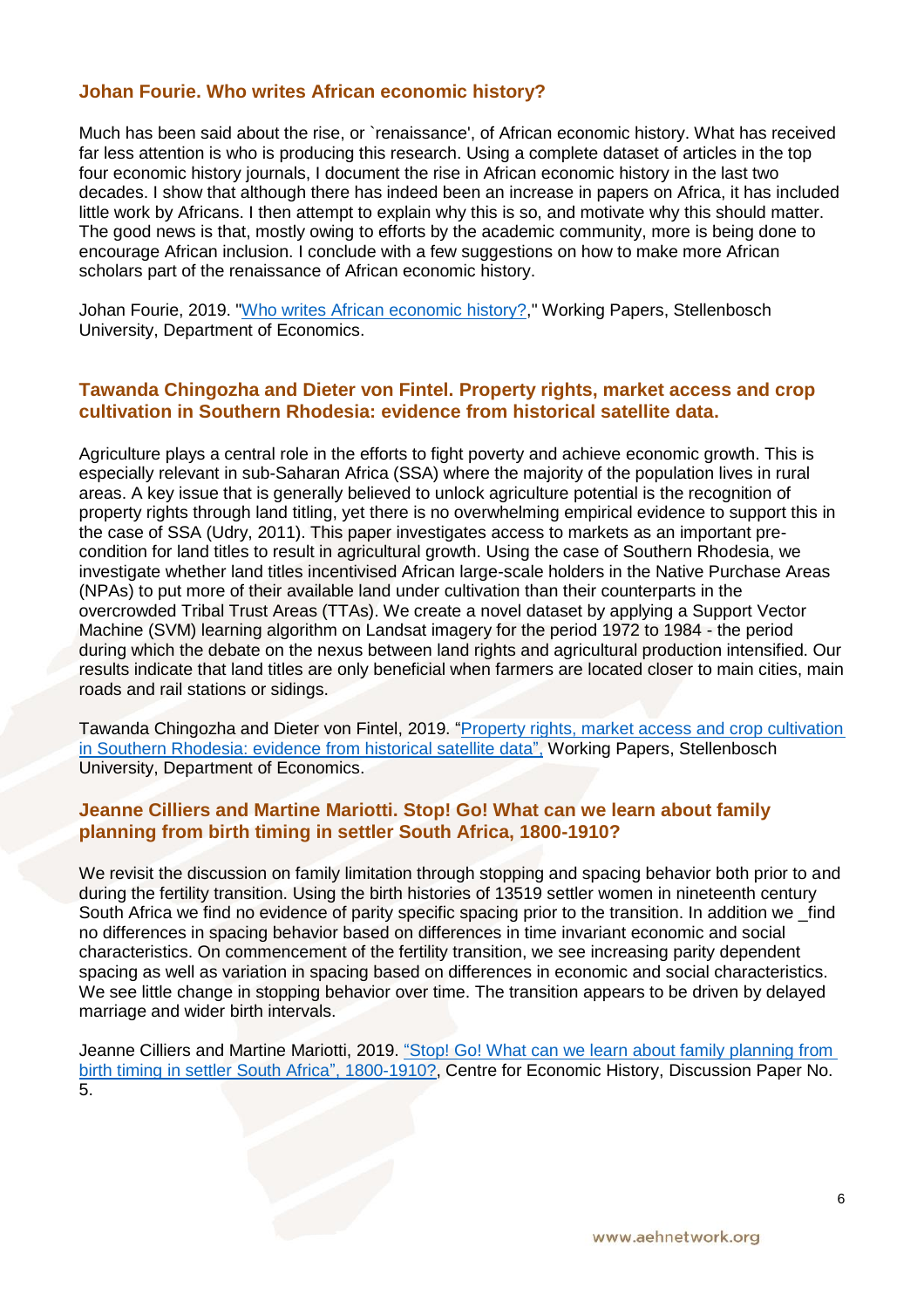#### **[Levi](http://econpapers.repec.org/scripts/search.pf?aus=Boxell,%20Levi) Boxell, John T. [Dalton](http://econpapers.repec.org/scripts/search.pf?aus=Dalton,%20John%20T.) and [Tin Cheuk](http://econpapers.repec.org/scripts/search.pf?aus=Leung,%20Tin%20Cheuk) Leung. [The Slave Trade and Conflict in](http://econpapers.repec.org/RePEc:pra:mprapa:94468)  [Africa, 1400-2000.](http://econpapers.repec.org/RePEc:pra:mprapa:94468)**

Can the slave trade explain Africa's propensity for conflict? Using variation in slave exports driven by the interaction between foreign demand shocks and heterogeneity in trade costs, we show that the slave trade increased conflict propensities in pre-colonial Africa and that this effect has persisted to the present. Moreover, we find empirical evidence suggesting two related mechanisms for this persistence--natural resources and national institutions. These results "decompress" history by connecting the short-run and long-run effects of the African slave trade.

[Levi](http://econpapers.repec.org/scripts/search.pf?aus=Boxell,%20Levi) Boxell, John T. [Dalton](http://econpapers.repec.org/scripts/search.pf?aus=Dalton,%20John%20T.) and [Tin Cheuk](http://econpapers.repec.org/scripts/search.pf?aus=Leung,%20Tin%20Cheuk) Leung. ["The Slave Trade and Conflict in Africa, 1400-](http://econpapers.repec.org/RePEc:pra:mprapa:94468) [2000",](http://econpapers.repec.org/RePEc:pra:mprapa:94468) Munich Personal RePEc Archive, Paper No. 94468.

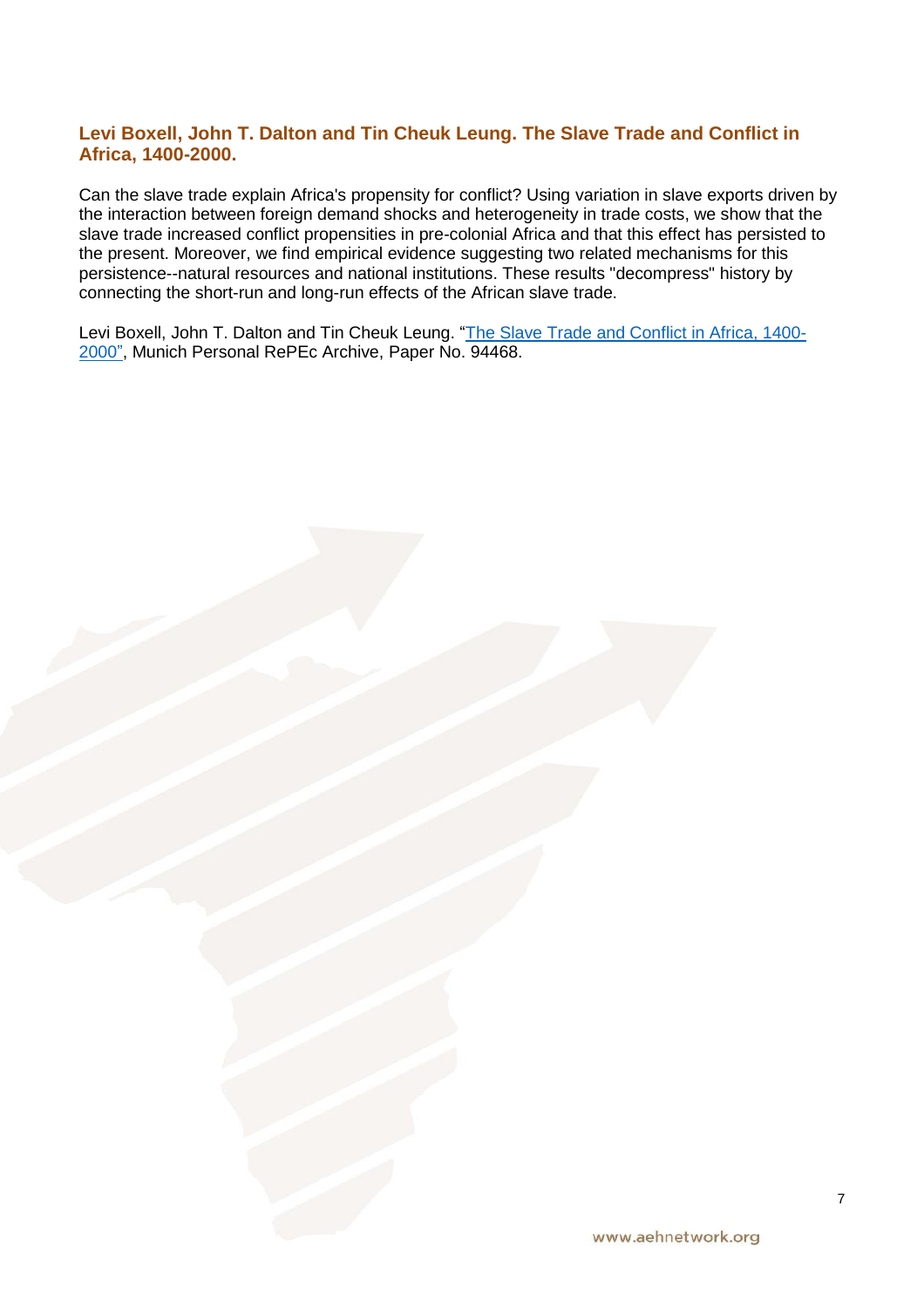# **UPCOMING EVENTS IN AFRICAN ECONOMIC HISTORY**

#### **14th meeting of the African Economy History Network Barcelona, 18-19 October**

The African Economic History Network (AEHN), in association with the Economic History Department at the University of Barcelona, announces a Call for Papers for the 14th Annual Meeting of the African Economic History Network. The conference theme is "Global Dimensions of African Economic History". The conference will be held 18-19 October 2019 in Barcelona, Spain.







14th Annual Meeting of the African Economic **History Network** 

18-19 OCTOBER 2019 University of Barcelona

**GLOBAL DIMENSIONS** OF AFRICAN **ECONOMIC HISTORY** 

Papers on all aspects of African economic history are welcome, but preference will be given to those that pertain to the conference theme.

> Abstracts of 500 words should be submitted to aehn2019@ub.edu no later than 15 May 2019.

Some bursaries will be available for graduate students and faculty from Africa. If applicable, please indicate this need in your submission.

www.aehnetwork.org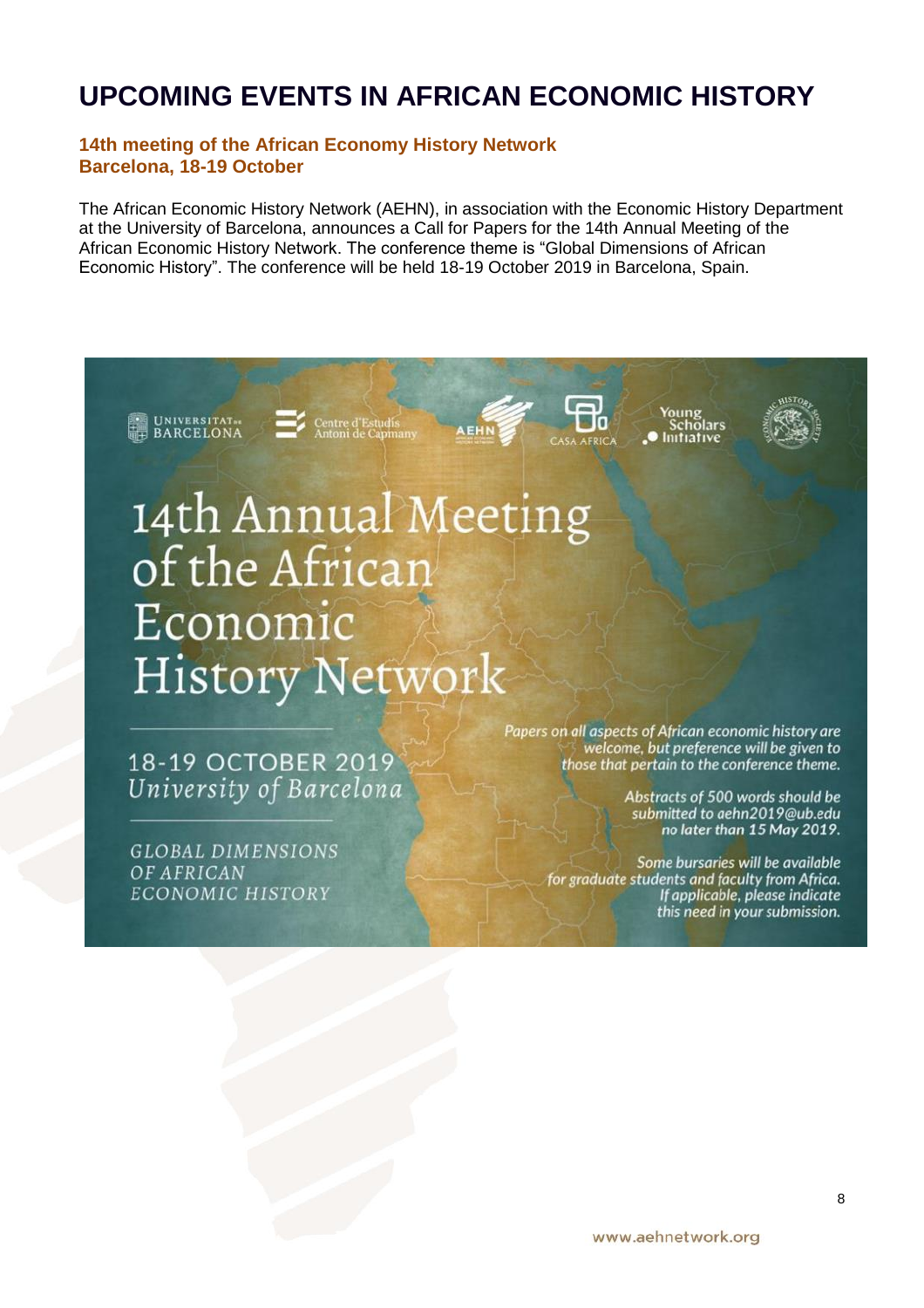#### **European Social Science History Conference, Leiden, 18-21 March 2020**

The ESSHC aims at bringing together scholars interested in explaining historical phenomena using the methods of the social sciences. The conference is characterized by a lively exchange in many small groups, rather than by formal plenary sessions.

The Conference welcomes papers and sessions on any topic and any historical period. It is organized in a large number of networks:

Africa Antiquity Asia Criminal Justice Culture Economics Education and Childhood – Elites and Forerunners Ethnicity and Migration Family and Demography – Global History - Health and Environment Labour Latin America – Material and Consumer Culture - Middle Ages Oral History – Politics, Citizenship and Nations - Religion Rural Sexuality - Social Inequality – Spatial and digital History - Science and Technology Theory - Urban Women and Gender

In 2014 the ESSHC introduced the "Professor Jan Lucassen Award" for best paper at the ESSHC by a (PhD) student. We encourage students to enter this competition with their paper.

The Conference fee will be Euro 200 for participants who pay in advance before 1 January 2020 (early bird), Euro 250 for participants who pay in advance but after 1 January 2020 (normal fee) and Euro 300 for participants who pay at the conference. One- day attendance will be Euro 100, Euro 125 and Euro 150 resp. Students pay Euro 90, 110 or 125.

The deadline for [pre-registration](https://esshc.socialhistory.org/esshc-user/pre-registration) of a paper or session proposal on our website was 15 April 2019 but other attendees are welcome.

#### **China's Engagement with the African Continent Oxford, 19-21 March 2020**



A special event just before next year"s annual conference of Oxford University"s Centre for the Study of African Economies (CSAE) will focus on China–Africa economic and development relationships.

Keynote speaker: Prof. Deborah Bräutigam (John Hopkins University"s SAIS-CARI)

Alongside a keynote address and plenary panels, there will be parallel sessions where academics will present their empirical research. For these sessions, we will be looking for contributions on – though not limited to – such topics as: aid, trade, foreign direct investment, industrialisation, public debt, Belt and Road Initiative, environmental sustainability, political economy, governance and institutions.

The call for papers will open in July 2019 and close in October 2019. Further details will be available on the CSAE website in due course (https://www.csae.ox.ac.uk/). Final decisions will be made by December 2019. Priority will be given to full papers. Funding may be available for scholars from African countries and China.

Convening panel: Meredith Crowley, Stefan Dercon, Lizzie Dipple, Markus Eberhardt, Pascal Jaupart, Benno Ndulu, Lina Song, and Adrian Wood.

For further information, please contact csae.conference@economics.ox.ac.uk.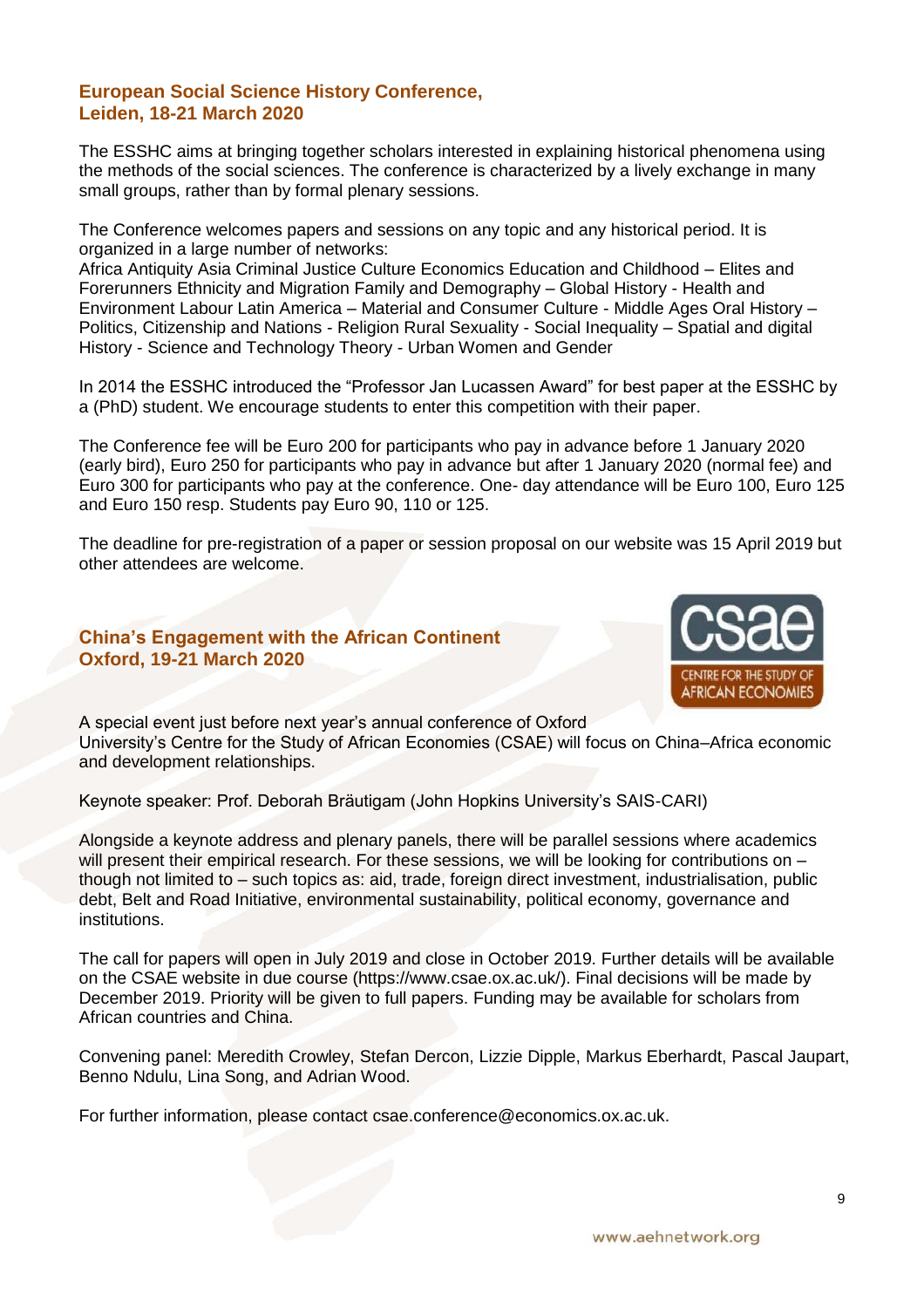#### **World Economic History Congress Paris, 25-30 July 2021 Session Proposal**

#### **Finance and New Imperialism. Old theories, new evidence. 1860-1960**

Organizers: Klas Rönnbäck (Department of Economy and Society, University of Gothenburg, Sweden), Mariusz Lukasiewicz (Institute for African Studies, University of Leipzig, Germany), Oskar Broberg (Department of Economy and Society, University of Gothenburg, Sweden)

The relationship between finance and imperialism has long been debated by scholars and activists alike, and the ideological battles that shaped the study of political economy throughout the 20th century have produced voluminous works on the subject. Although there is no fully-fledged theory that explains a link between finance and territorial imperialism, interest in the issue has challenged a host of historiographical assumptions and hypotheses. The aim of this session is to explore new empirical and theoretical perspectives on the nexus between finance and imperialism around the world. This session intends to bring together research from different parts of the world, and promote alternative theoretical and methodological perspectives. The focus will be upon the period of "New Imperialism" during the 19th and 20th centuries. We therefore invite all papers relating to the various aspects of finance and imperialism for the period c.1860-1960. It is by now well-established that capital exports from Europe expanded drastically during the 19th century, as the world became more globalized. These capital investments were, it has been argued, often associated with imperialism: either as fundamental drivers behind the process of imperialism, or as themselves enabled by imperialism. It was the Egyptian financial crisis of the 1880s that led to the first formulation of British radical imperialism. It would be southern Africa where the theories were originally applied: from Hobson to Hobsbawm, the South African War have been significant in outlining the economic roots of British empirebuilding and the historical development of capitalism. There were, at the same time, an opposite trend: other parts of the world, for example several countries in North and South America, became the recipients of large amounts of foreign investments during the 19th century without at the time being colonized by any imperial power. No consensus has thus been reached on what the relationship between finance and imperialism looked like, but the debate did to a large extent peter out in the 1980s. In recent years, the issue has received renewed interest among scholars, albeit in a less ideologically partisan spirit. New empirical evidence and theoretical reinterprations have thereby been brought forth, which can cast new light on old theories. This session will focus on this thriving literature

For more information contact: Klas Rönnbäck [klas.ronnback@econhist.gu.se](mailto:klas.ronnback@econhist.gu.se) Mariusz Lukasiewicz [mariusz.lukasiewicz@uni-leipzig.de](mailto:mariusz.lukasiewicz@uni-leipzig.de) Oskar Broberg [oskar.broberg@econhist.gu.se](mailto:oskar.broberg@econhist.gu.se)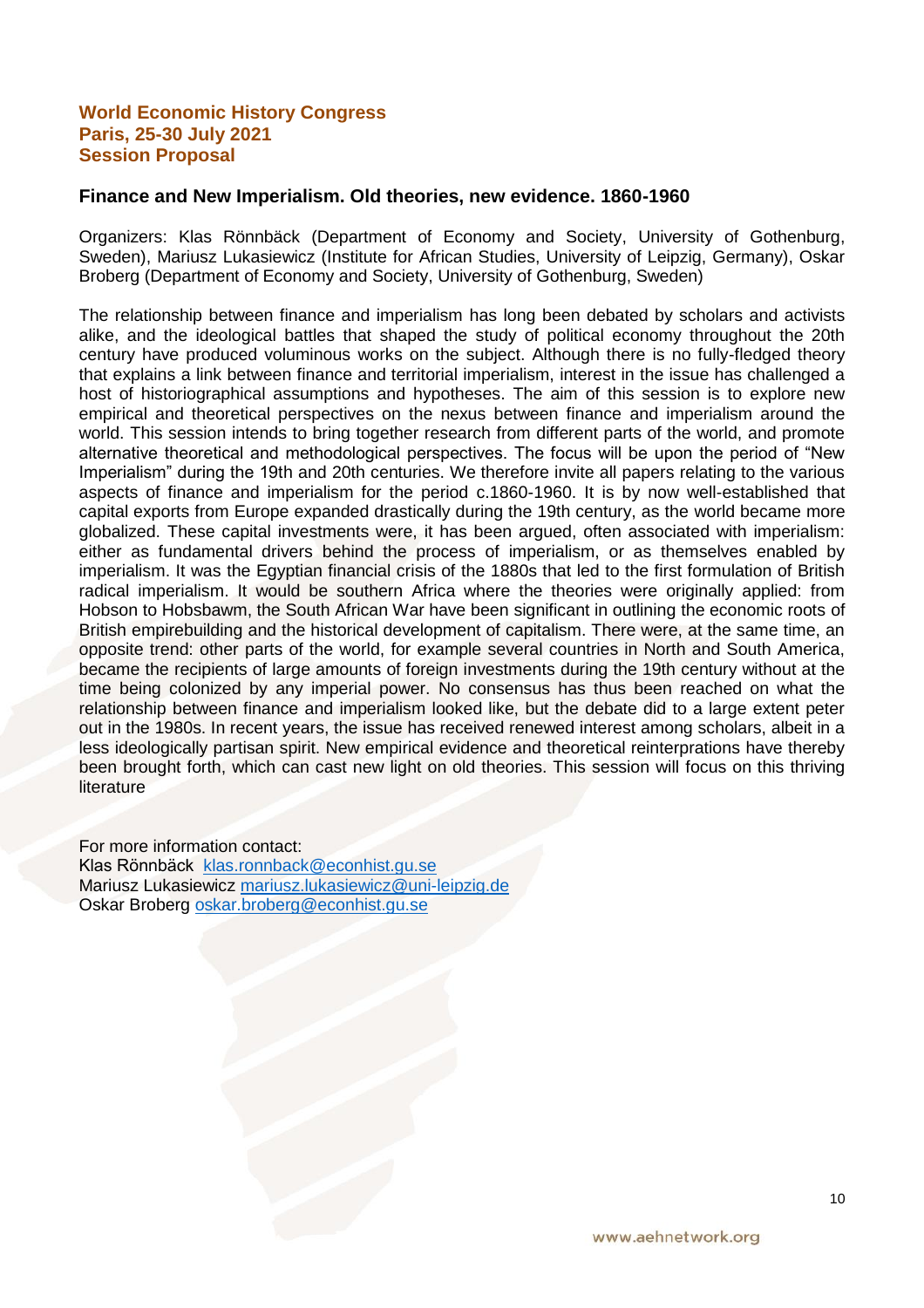## **OPPORTUNITIES IN AFRICAN ECONOMIC HISTORY**

#### **Full Professor or Associate Professor, Simon Fraser University (Vancouver campus)**

The School for International Studies at Simon Fraser University (Vancouver campus) invites applications for a continuing research faculty position at the level of full professor or associate professor, to begin in July 2020. We are particularly interested in candidates with research that is grounded in one or more regions of the world. Applicants should have a PhD in a social science discipline, with demonstrated excellence in research and teaching. Preference will be given to candidates with a proven record of leadership and program administration.

The School for International Studies is an interdisciplinary unit with research and teaching programs focused on peace and security; international development; human rights and international law; and governance and civil society. The normal teaching load for this full-time position is four courses per year, taught in two of three terms, with the third for research. The successful candidate will be expected to contribute to the leadership and administration of the School.

Simon Fraser University is a leading Canadian public research university (consistently ranked #1 by Maclean"s Magazine for best comprehensive university in Canada). We earn top marks for our worldclass social science research, award-winning students and faculty, and new library acquisitions. Applications will be treated in confidence and should include: a letter of application, a statement of research and teaching, and a curriculum vitae. Letters of reference will be requested of applicants who are long-listed for the position. Applications will be reviewed beginning September 1, 2019 until the position is filled. This position is subject to the availability of funding and approval by the Board of Governors.

Materials should be sent in a single pdf file via email to intst@sfu.ca. Questions about the position can be directed to Dr. Tamir Moustafa, at [tmoustafa@sfu.ca.](mailto:tmoustafa@sfu.ca)

All qualified candidates are encouraged to apply; however, Canadians and permanent residents will be given priority. SFU is an equity employer and encourages applications from all qualified individuals including women, persons with disabilities, visible minorities, Indigenous Peoples, people of all sexual orientations and gender identities, and others who may contribute to the further diversification of the university.

Under the authority of the University Act personal information that is required by the University for academic appointment competitions will be collected. For further details see the collection notice at: [http://www.sfu.ca/vpacademic/Faculty\\_Openings/Collection\\_Notice.html.](http://www.sfu.ca/vpacademic/Faculty_Openings/Collection_Notice.html)

#### **Lectureships in African Studies and International Development The University of Edinburgh**

The University of Edinburgh seeks to appoint to two Lectureships in the School of Social and Political Science"s Centre of African Studies.

The two Lecturers in African Studies and International Development will further the School of Social and Political Science's international reputation for research and its commitment to excellence in teaching and administration in the area of African Studies and international development. The postholders will be based in the School"s Centre of African Studies.

Applicants should have a PhD completed by the start date, in African Studies, development studies, economics, history, human geography, political science, social anthropology, sociology, or another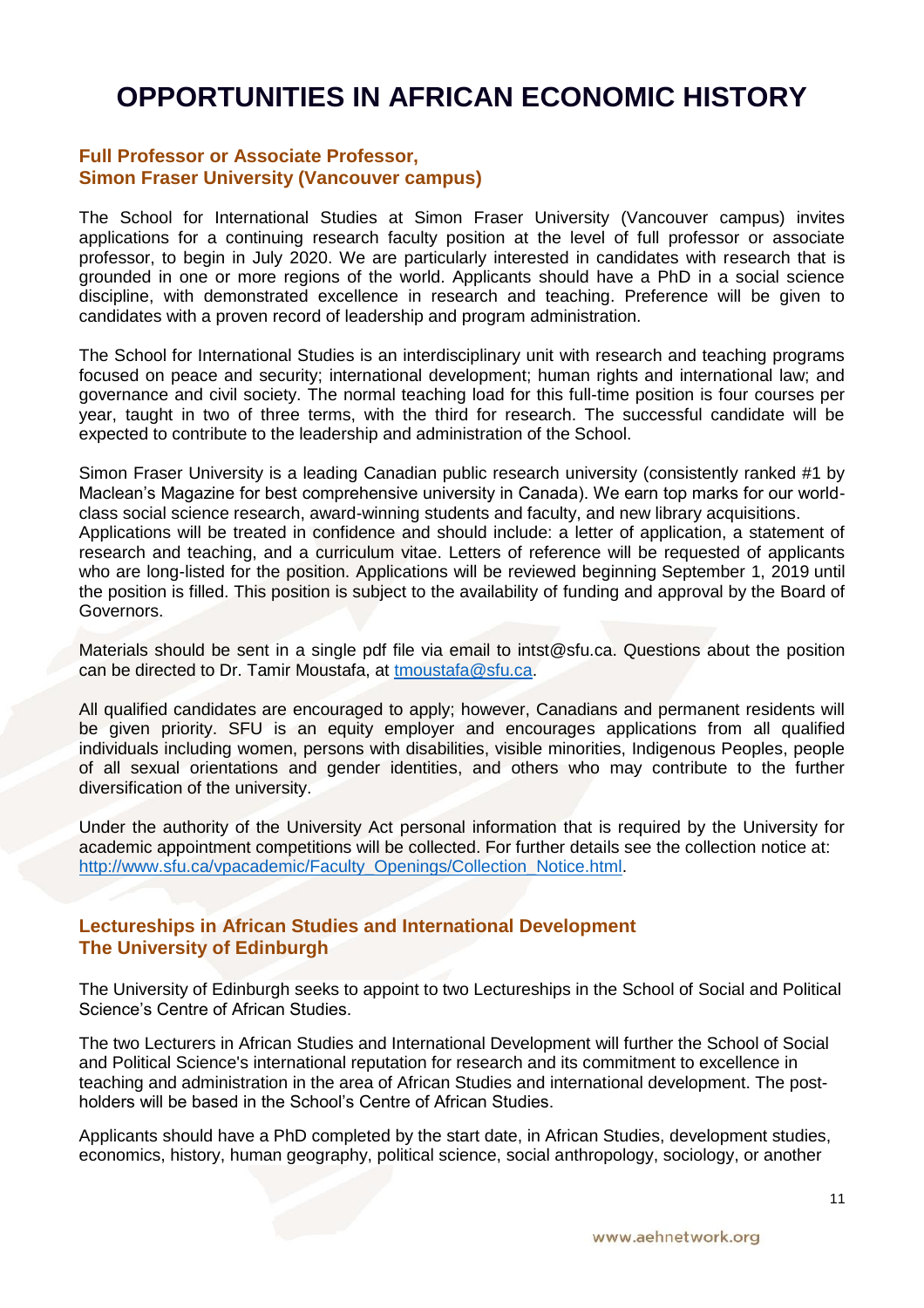relevant discipline, with special reference to Africa, and should provide evidence of the ability to deliver excellent university-level teaching and research.

Closing date 19/07/2019. For more information visit: [https://www.vacancies.ed.ac.uk/pls/corehrrecruit/erq\\_jobspec\\_version\\_4.display\\_form](https://www.vacancies.ed.ac.uk/pls/corehrrecruit/erq_jobspec_version_4.display_form)

#### **Postdoctoral Tenure Track Position in interdisciplinary knowledge construction for Environmental Governance, Norwegian University of Life Sciences**

The Faculty of Landscape and Society [\(LANDSAM\)](http://www.nmbu.no/en/faculty/), the Department of International Environment and Development Studies [\(Noragric\)](https://www.nmbu.no/en/faculty/landsam/department/noragric), has an open postdoctoral tenure track position in interdisciplinary knowledge construction for environmental governance. The position is for up to six years with a possibility for a permanent position.

We are looking for candidates with demonstrated expertise at the interface between society and the environment with a base in applied ecology.

Candidates must have an interdisciplinary background, including a strong record in the natural sciences, documented record in the social sciences, and work at the interface of topics such as ecological systems and services, agroecology, ecological economics, political ecology and sustainability sciences, applied to contemporary issues such as biodiversity loss, climate change, sustainable food systems and the green shift.

The position covers research and education. Main tasks are:

- Initiate and perform high quality research and education
- Initiate, acquire and conduct research projects with external funding (e.g. the Norwegian Research Council, EU, ERC and/or ERA)
- Develop, teach and administer study courses
- Supervision of Bachelor, Master, and potentially PhD theses
- Assume administrative duties
- Collaboration within the department, faculty and university
- Develop or participate in national and international networks

#### For more information visit:

[https://www.jobbnorge.no/en/available-jobs/job/172518/postdoctoral-tenure-track-position-in](https://www.jobbnorge.no/en/available-jobs/job/172518/postdoctoral-tenure-track-position-in-interdisciplinary-knowledge-construction-for-environmental-governance)[interdisciplinary-knowledge-construction-for-environmental-governance.](https://www.jobbnorge.no/en/available-jobs/job/172518/postdoctoral-tenure-track-position-in-interdisciplinary-knowledge-construction-for-environmental-governance)

#### **Postdoctoral Tenure Track Position in the Global Political Economy of Environment and Development, Norwegian University of Life Sciences**

The Faculty of Landscape and Society [\(LANDSAM\)](https://www.nmbu.no/en/faculty/landsam), the Department of International Environment and Development Studies [\(Noragric\)](https://www.nmbu.no/en/faculty/landsam/department/noragric), has a vacant postdoctoral tenure track position on the global political economy of the environment and development. The position is for up to six years with a possibility for a permanent position.

We are looking for candidates with demonstrated expertise at the interface between political economy, international relations, global development and the environment.

Candidates must have an interdisciplinary background and a demonstrated record in research integrating theoretical perspectives with empirical material of relevance to international relations,